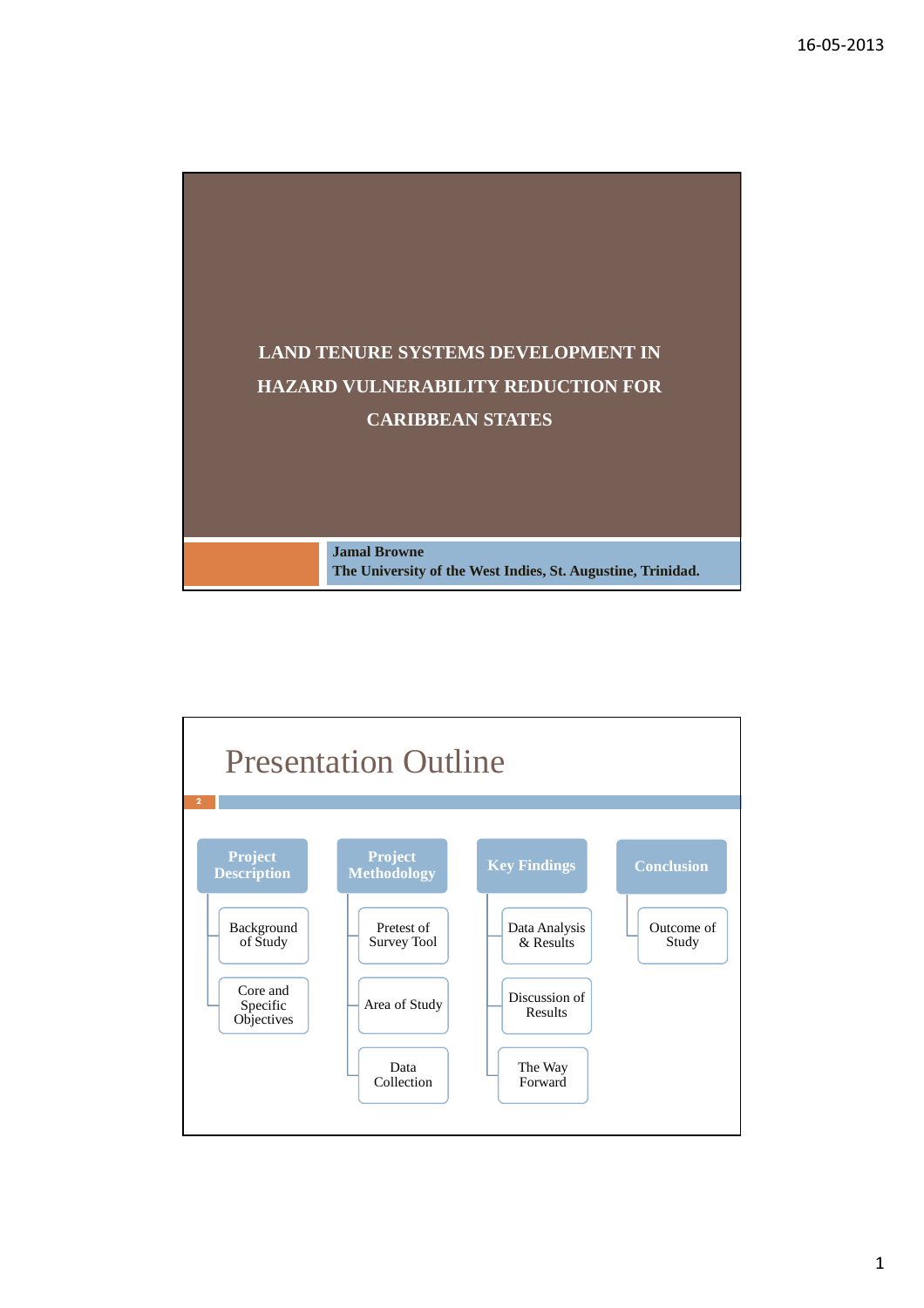

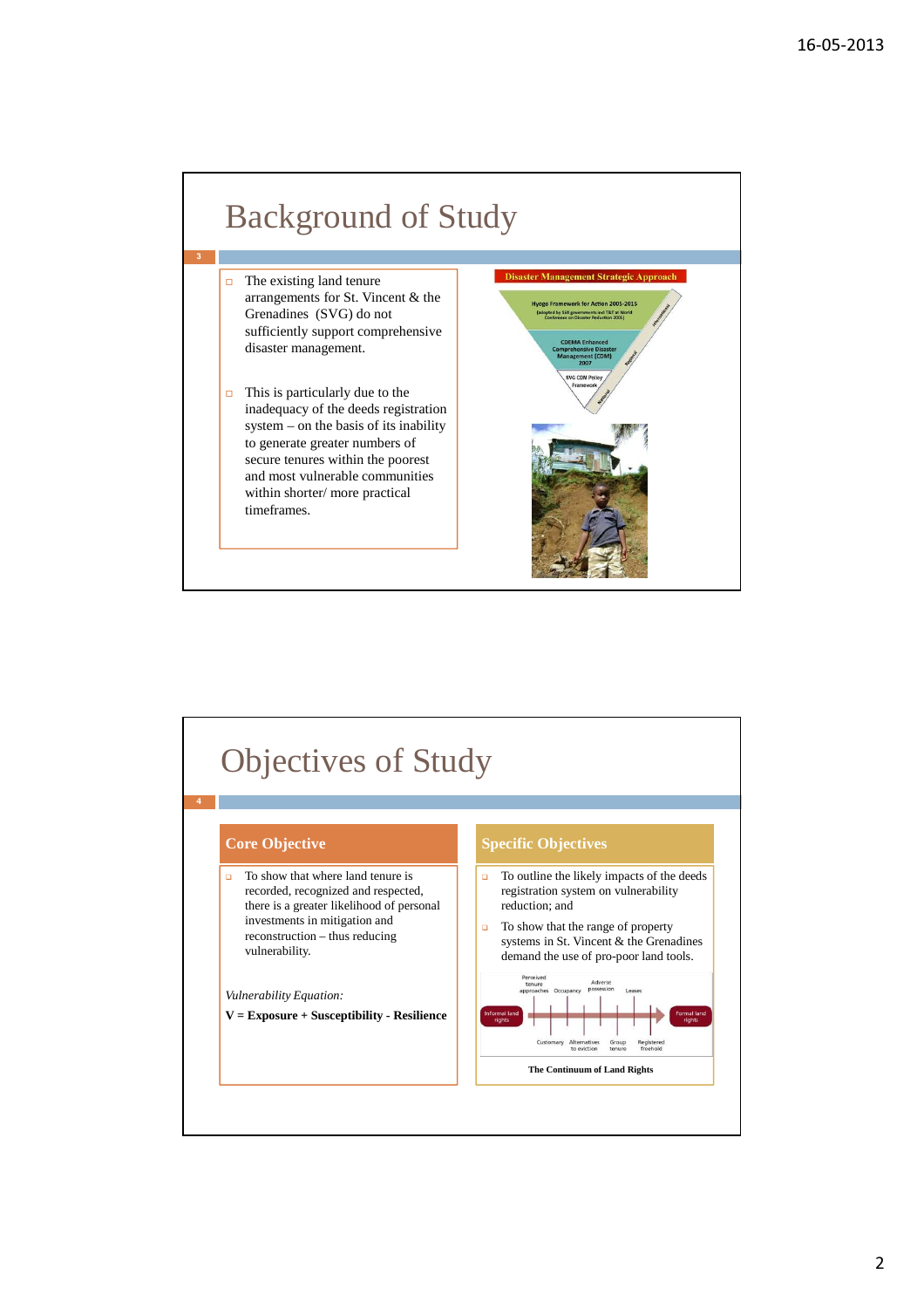# Pretesting: Diego Martin

Diego Martin is a flood-prone region within the North-Western section of Trinidad & Tobago. The area is characterized by steep slopes and floodplains.

5

Approximately 28,000 persons within 20 communities – Most being Diego Martin Communities – were directly affected by a major flood event on August 11th, 2012.



*Damages: TT\$100 million (US\$17 million).* 

*Population (Diego Martin): 105,720 (2006 Estimate)* 

*Population (St. Vincent & the Grenadines): 120,000 (2010 Estimate)*

### Pretesting: Diego Martin 6 Sites: Richplain and Petit Valley. Richplain has approximately 727 households, with Petit Valley having some 2721 households. Richplain: 11 flood-affected households  $-1.5\%$  of the total number of households. ■ Petit Valley: 28 flood-affected households –1.2% of the total number of households. ■ This pretest was carried out on the 13<sup>th</sup> and 14<sup>th</sup> October, 2012. This map shows the location of the Richplain and Petit Valley study **KOW** sites in relation to each other. (This map is aligned north)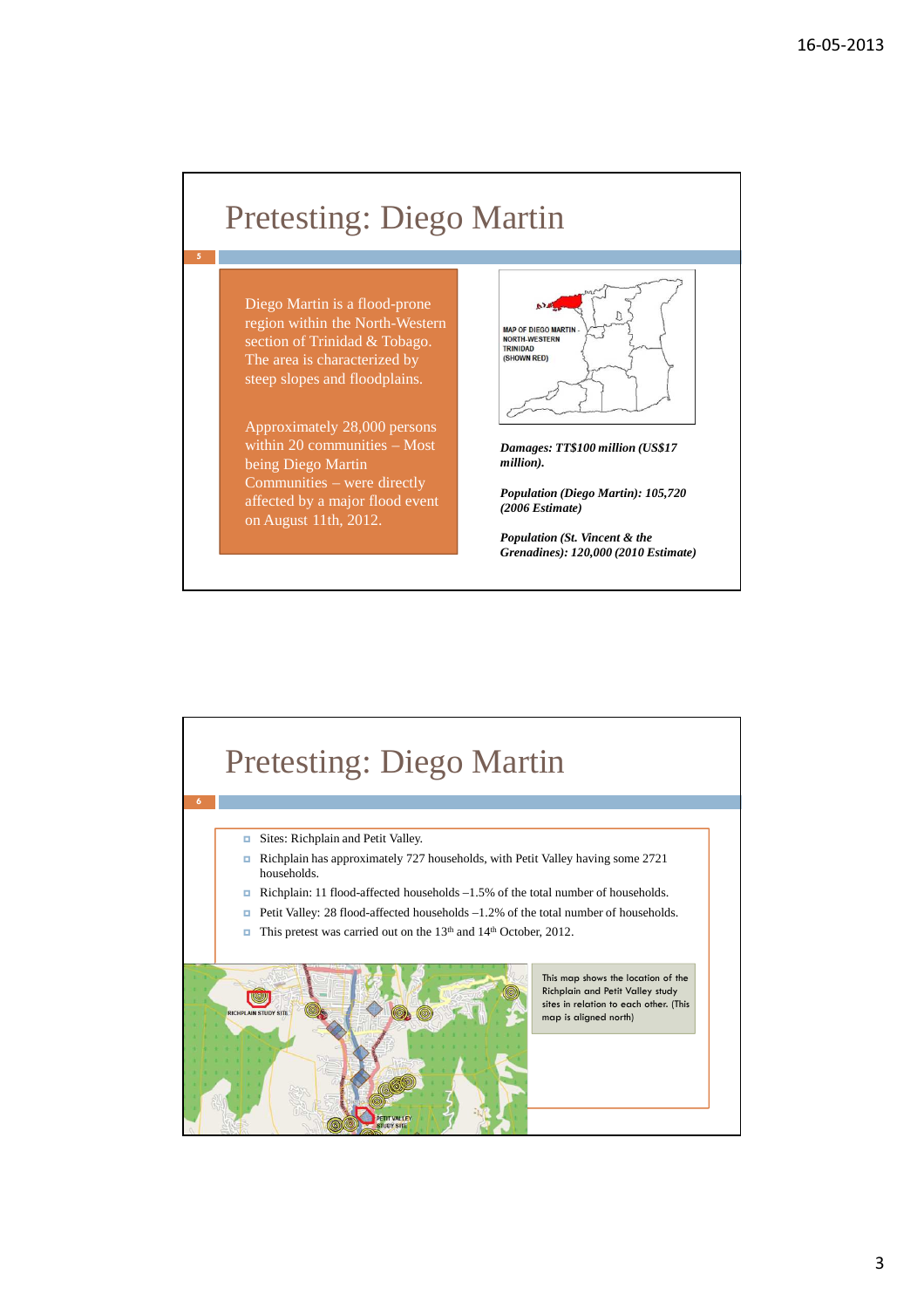### Pretesting: Diego Martin

### Lessons Learned:

7

8

- The first is that regardless of an individual's socio-economic condition, tenure security remains a major determinant of their willingness to invest in their property pre/ post disaster.
- The second refers to the strong sense of community exemplified by residents of Richplain (low income  $\overrightarrow{community}$  – thus presenting a strong case for participatory



# Main Study Area

 The impact of Hurricane Tomas in the government to declare disaster areas

 Given the geographical concentration of the agricultural sector in the northern part of the island, the most significant economic impact was felt in that sector. Losses were estimated at US\$25 million, with the banana industry recording the most significant losses.

 Official figures revealed that 26% of the country's total population was severely affected – though not displaced – by the impact of Hurricane Tomas.

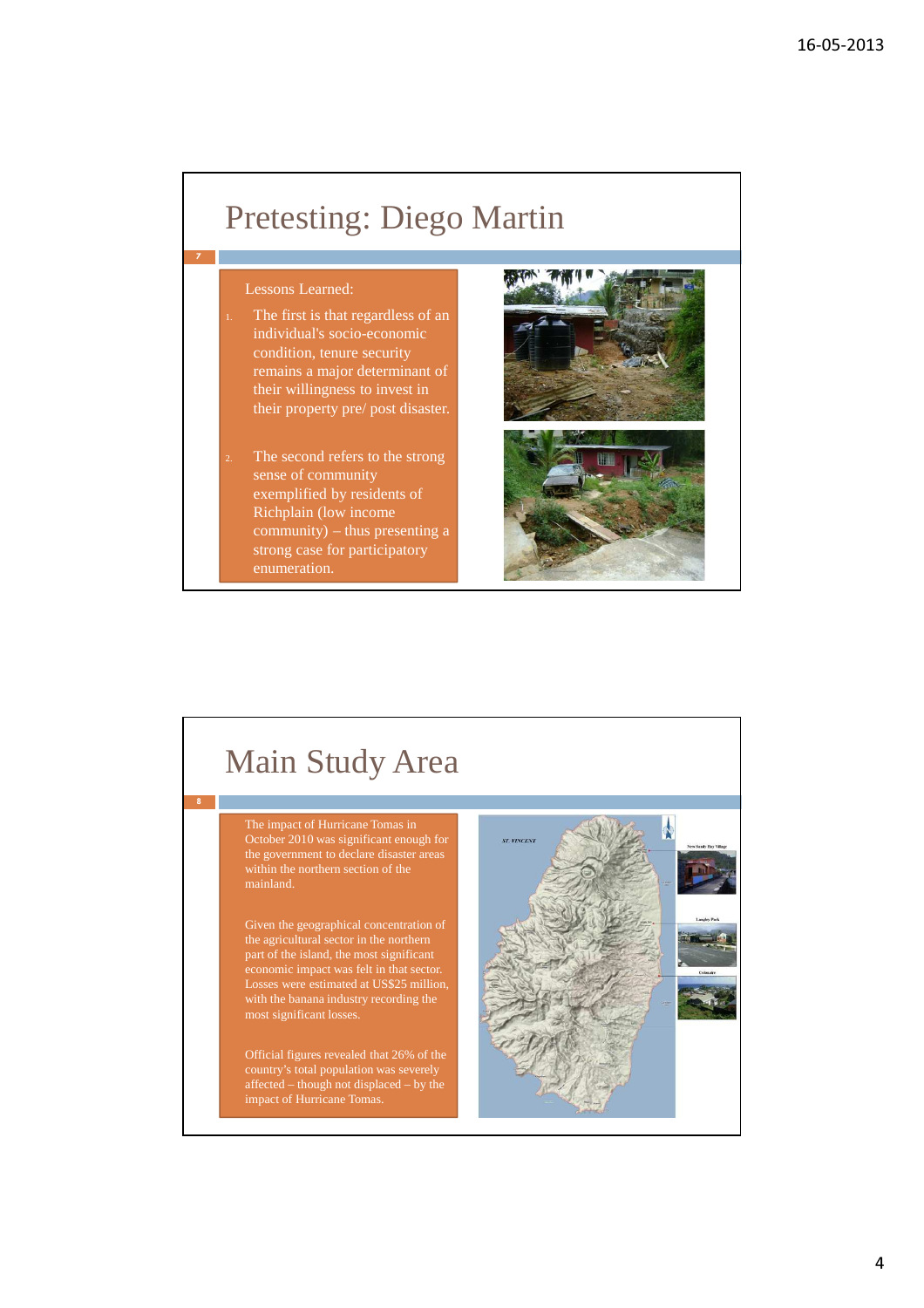

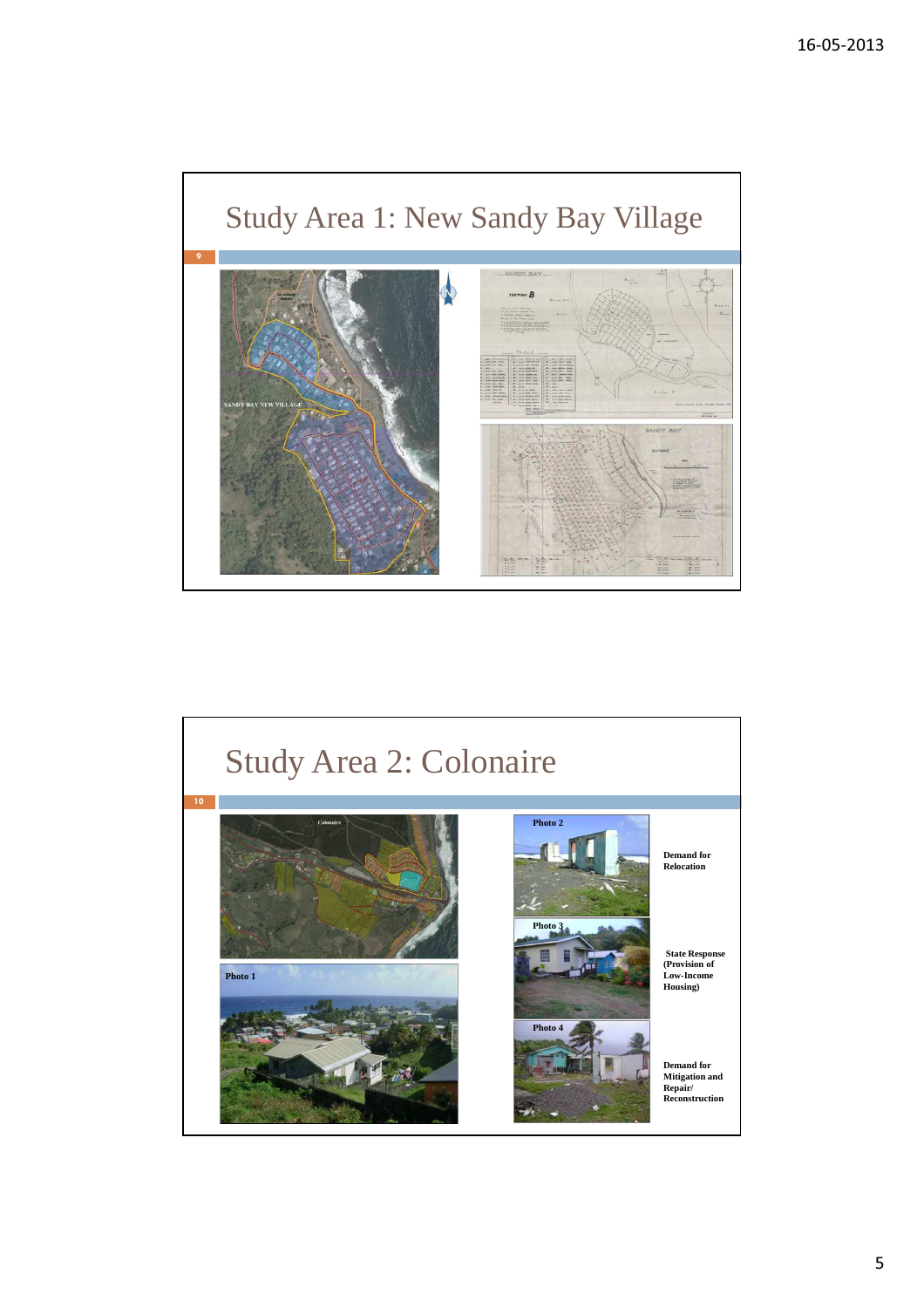



6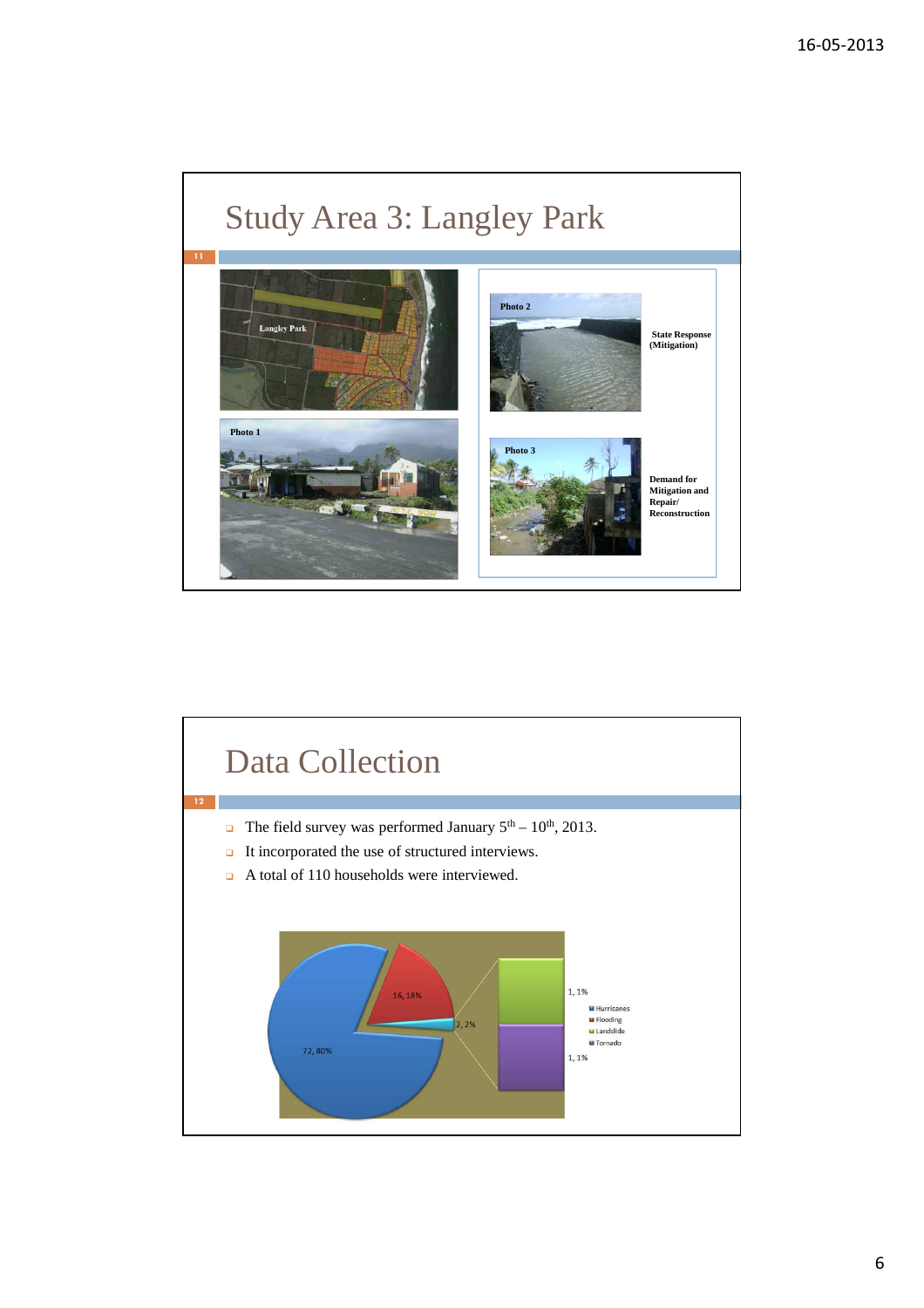



7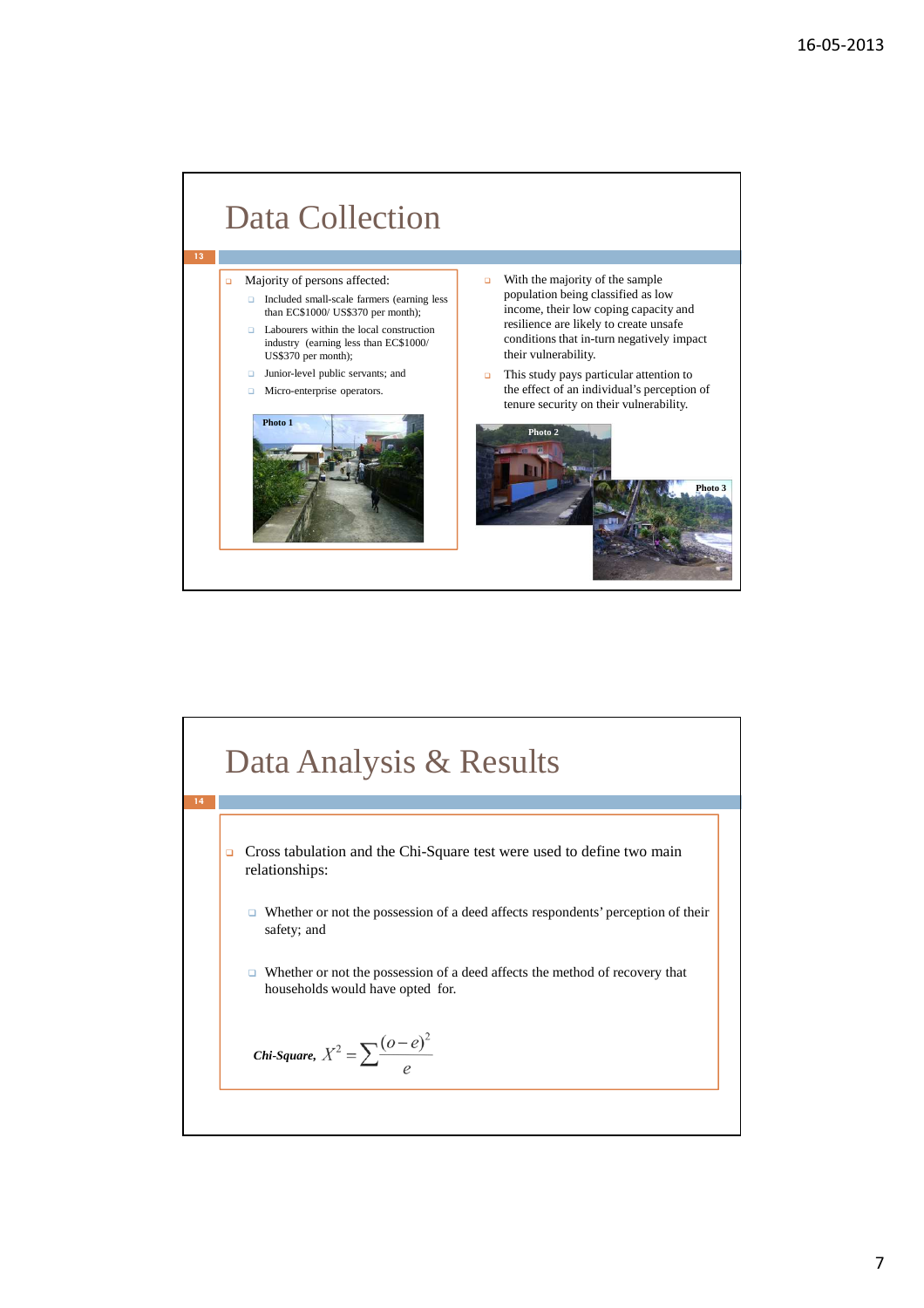#### Data Analysis & Results **Statistical Test: Deriving p-value Table 1**  Case 1 – Null Hypothesis: -Count Deed  $\overline{\phantom{a}}$  *There is no relationship between a*  Property Safet v NO **Unsure YES Grand Total** Rent **NO**  $\overline{30}$ 4  $\overline{33}$  $65$ *given household's sense of safety*  YES 18  $23$  $41$ *(from hurricanes, storm surges or*  **Grand Total** 48  $\overline{2}$  $\overline{a}$ 56 110 *floods), and being in possession of a deed.* Expected Property Safer N<sub>O</sub> Rent Unsure YES **Grand Total**  At the 95% significance level, the *p-*30.109 1.2545 2.5091 35.127 N<sub>O</sub> 69 *value* was computed as *0.6424* (Table YES 17.891 0.7455 1.4909 20.873  $41$ 1). The null hypothesis is accepted. Grand Total 48  $\overline{4}$ 56 110 p 0.6424

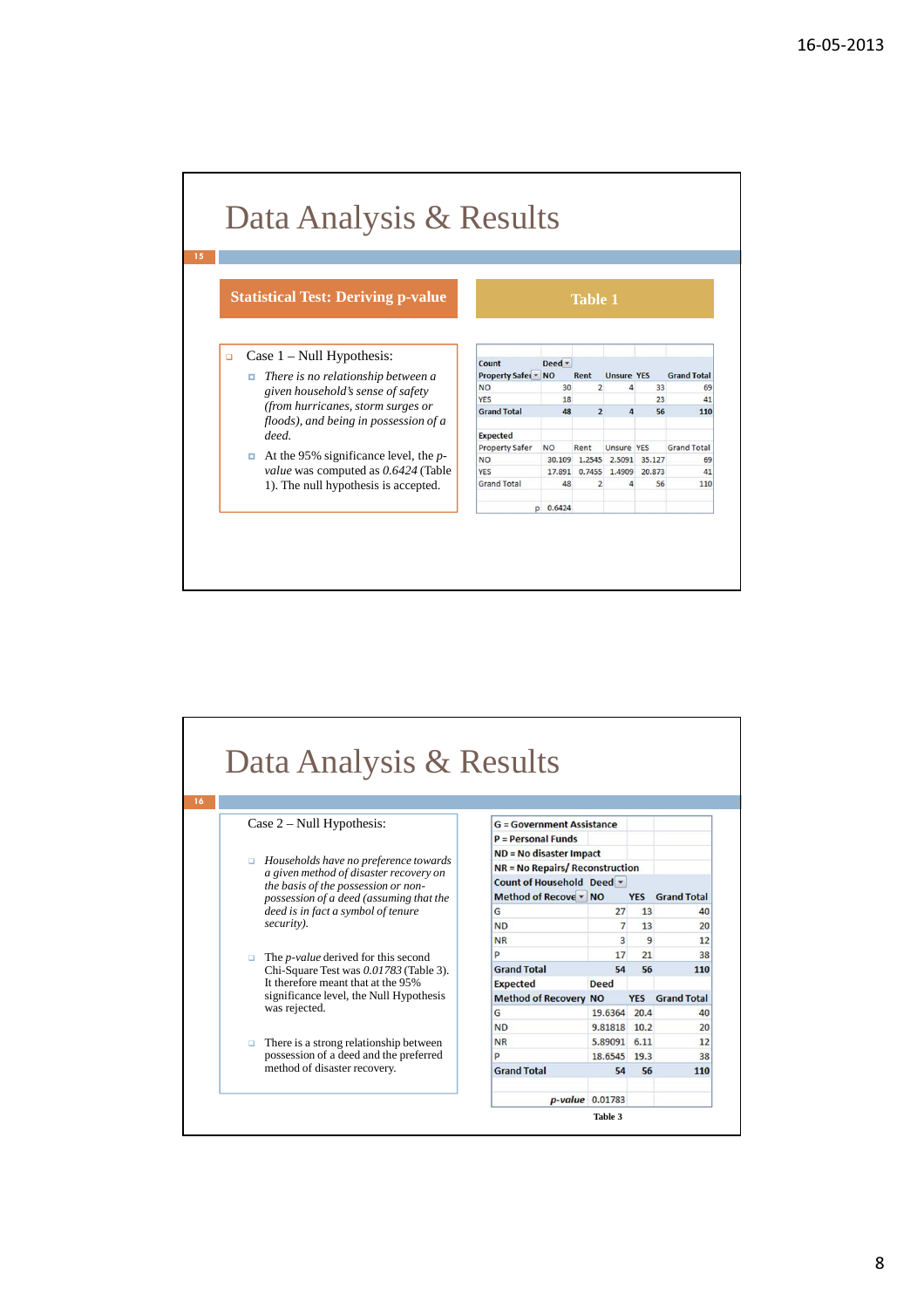

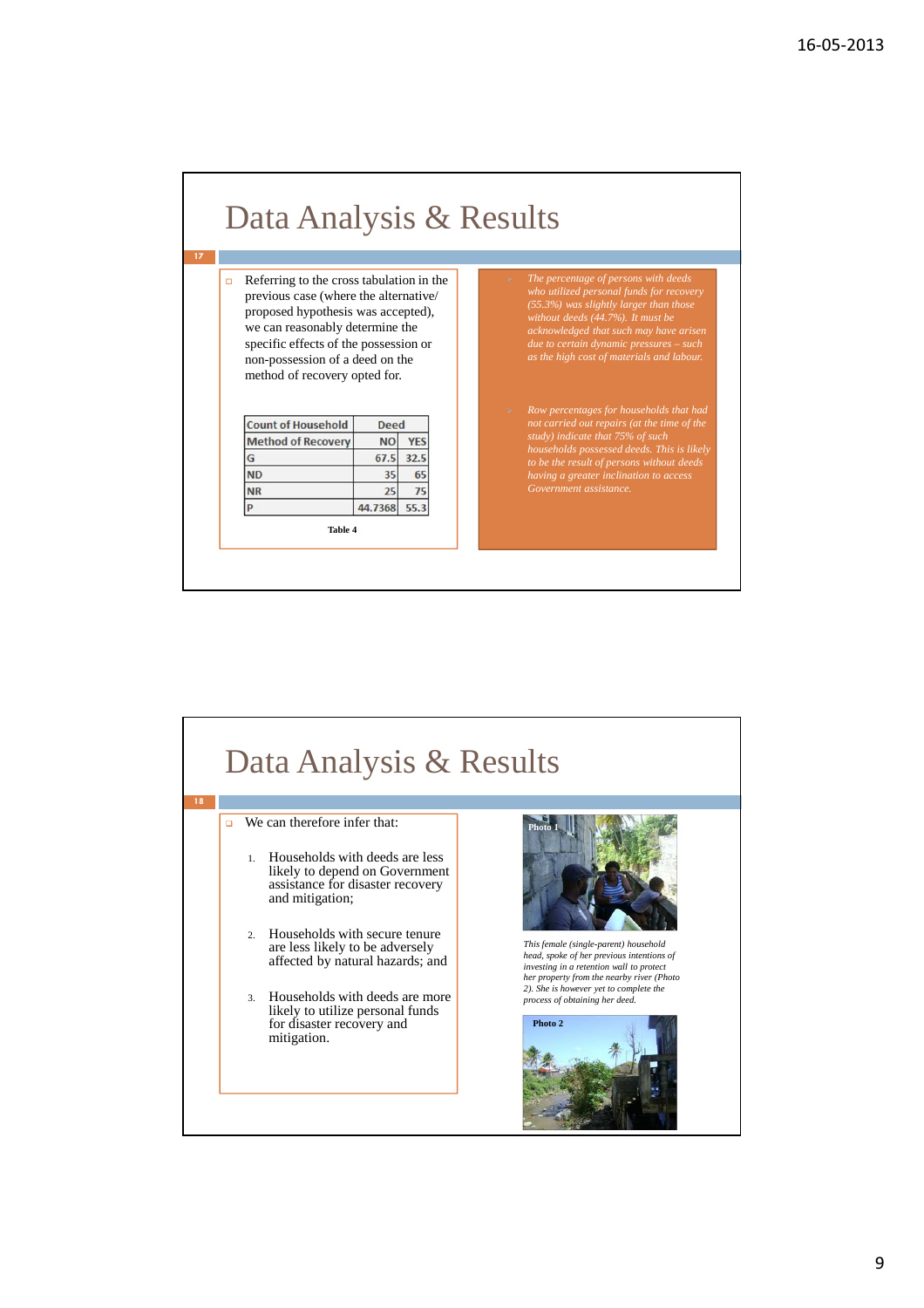

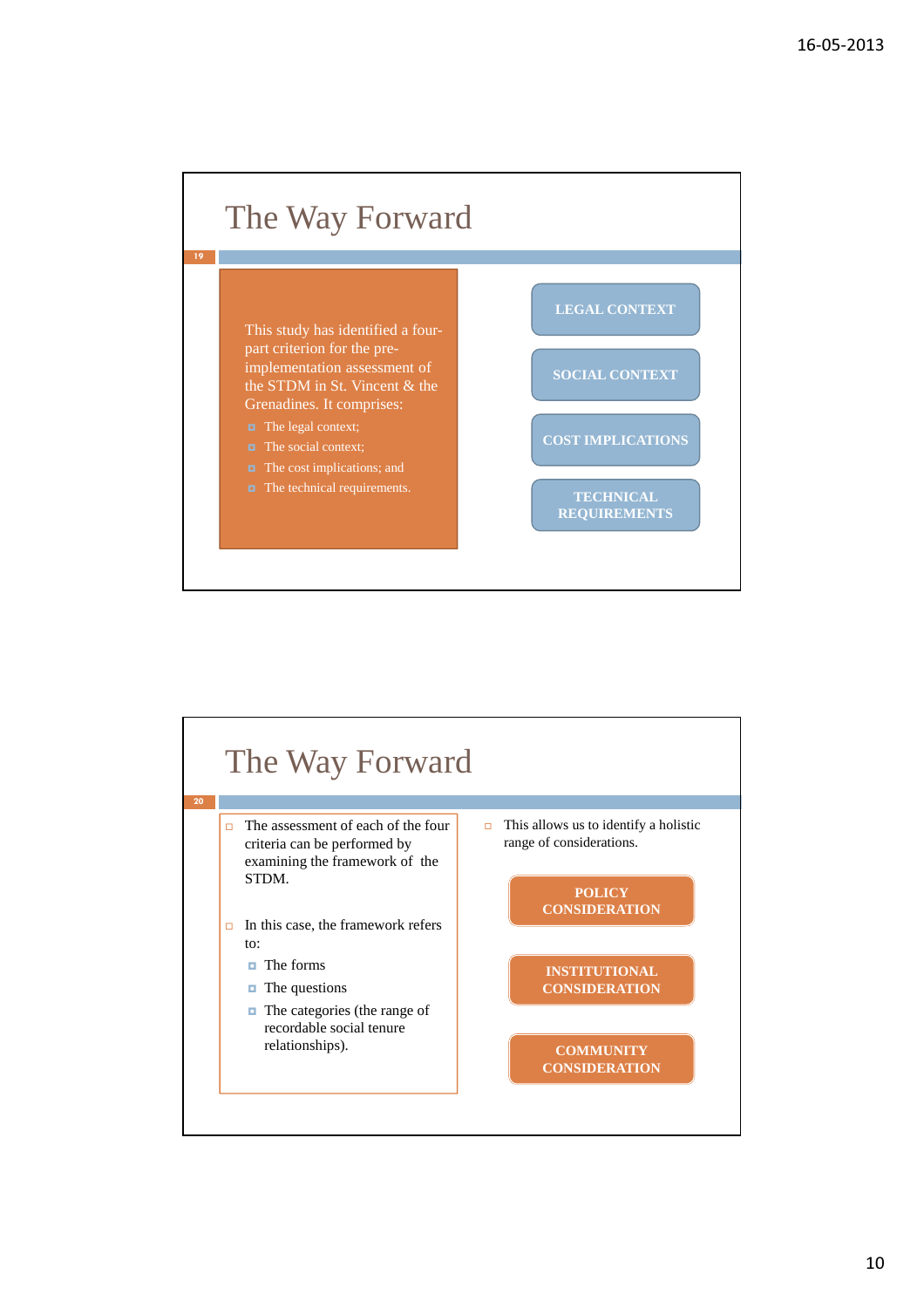